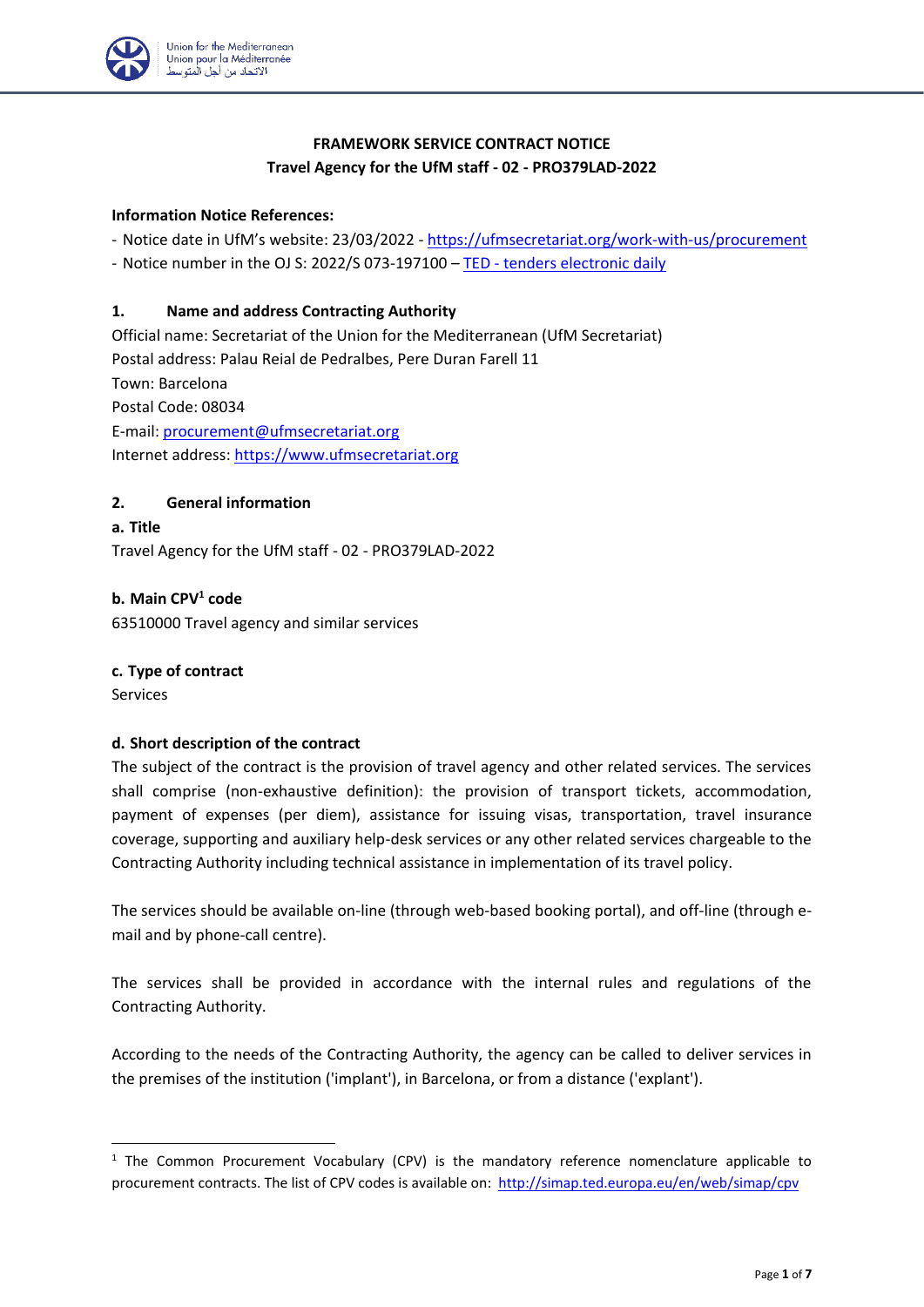

# **e. Total value**

The maximum budget is EUR 1,000,000.00 (VAT not included).

**f. Type of Procedure** Restricted

**g. Nature of contract** Fee-Based/unit prices

# **h. Information about lots**

This contract is divided into lots: no

# **i. Minimum time frame during which the tenderer must maintain the tender**

Duration in months: 3 months (from the date stated for receipt of tender)

#### **3. Programme title**

ENPI - European Neighbourhood and Partnership Instrument

#### **4. Financing**

Financed through UfM Secretariat annual budget<sup>2</sup>.

# **5. Legal basis, eligibility and rules of origin**

The legal basis of this procedure is Regulation (EU) N° 2021/947 establishing the Neighbourhood, Development and International Cooperation Instrument - Global Europe (NDICI)<sup>3</sup>. See *Annex a2a* of the practical guide.

For this contract award procedure, financed by UfM Secretariat annual budget.

Participation is open to all natural persons who are nationals of and legal persons which are effectively established in a Member State of the European Union or in an eligible country or territory as defined under Article 24(1) of Regulation (EU) N° 2021/947. Candidates must state their nationality in their applications and provide the usual proof of nationality under their national legislation. Participation is also open to international organisations.

The entities of these countries can only participate in procedures where the country itself is a beneficiary of the action, i.e., countries of the European Union and 15 countries of the Southern and Eastern Mediterranean<sup>4</sup>.

<sup>2</sup> Budget co-financed by EU funds

<sup>&</sup>lt;sup>3</sup> Regulation (EU) 2021/947 of the European Parliament and of the Council of 9 June 2021 establishing the Neighbourhood, Development and International Cooperation Instrument – Global Europe, amending and repealing Decision No 466/2014/EU and repealing Regulation (EU) 2017/1601 and Council Regulation (EC, Euratom) No 480/2009; OJ L 209, 14.6.2021, p. 1–78.

<sup>4</sup> <https://ufmsecretariat.org/who-we-are/member-states>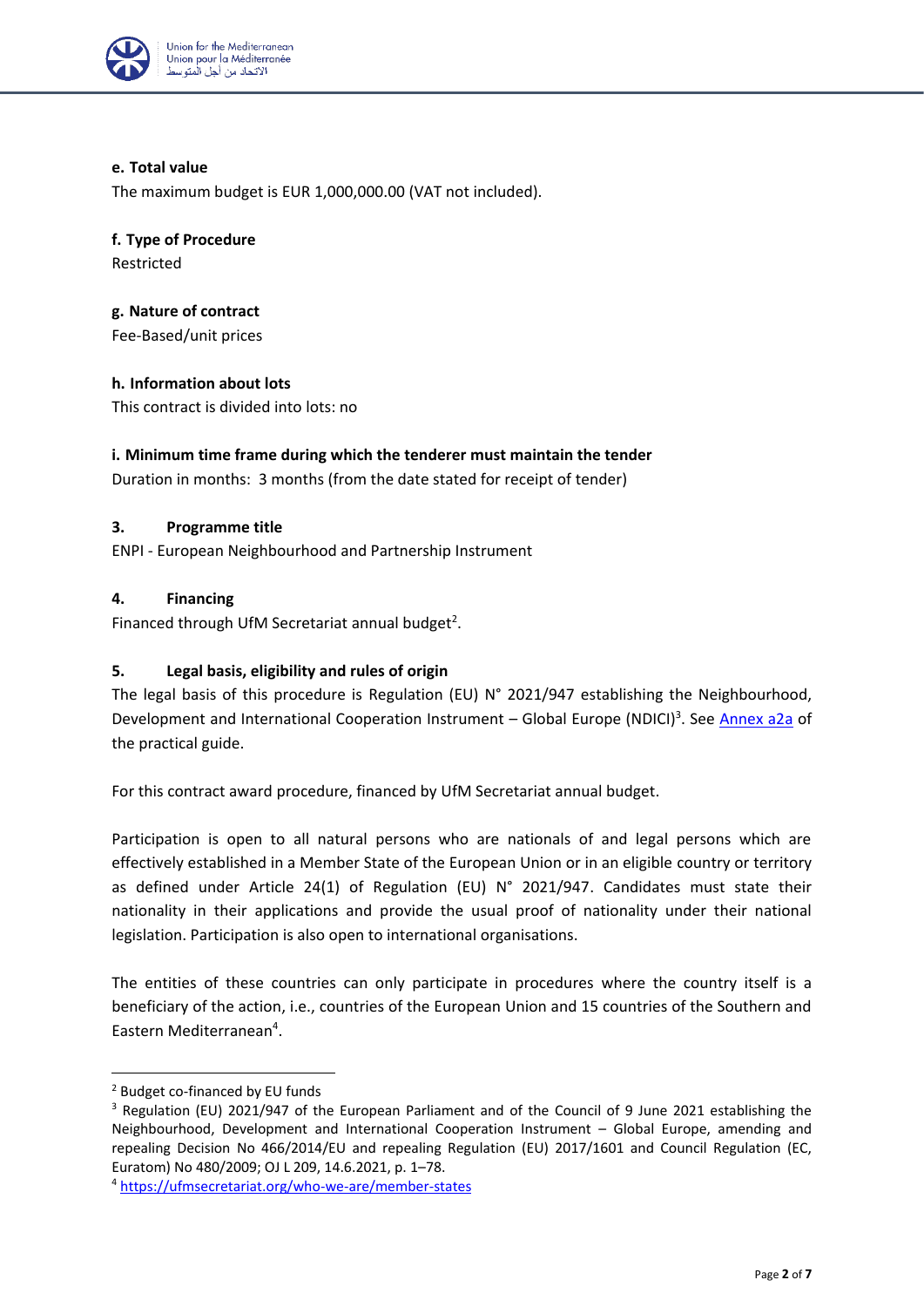

# **6. Candidature**

All eligible natural and legal persons (as per item 4 above) or groupings of such persons (consortia) may participate or tender.

A consortium may be a permanent, legally established grouping or a grouping which has been constituted informally for a specific procurement procedure. All partners of a consortium (i.e., the leader and all other partners) are jointly and severally liable to the contracting authority.

The participation of an ineligible natural or legal person will result in the automatic exclusion of that person. In particular, if that ineligible person belongs to a consortium, the whole consortium will be excluded.

# **7. Number of applications**

No more than one application can be submitted by a natural or legal person whatever the form of participation (as an individual legal entity or as leader or partner of a consortium submitting an application). In the event that a natural or legal person submits more than one application, all applications in which that person has participated will be excluded.

# **8. Grounds for exclusion**

Candidates must submit a signed declaration, included in application dossier, to the effect that they are not in any of the situations listed in Section 2.6.10.1 of the practical guide (PRAG). Where the candidate intends to rely on capacity providing entities or subcontractor(s), he/she must provide the same declaration signed by this/these entity(ies).

# **9. Sub-contracting**

Sub-contracting is allowed. The total value of the sub-contracted part of the services must not exceed 40% of the contract value.

# **10. Number of candidates to be short-listed**

On the basis of the request to participate received, between 4 and 8 candidates will be invited to submit detailed tenders for this contract. If the number of eligible candidates meeting the selection criteria is less than the minimum of 4, the contracting authority may invite the candidates who satisfy the criteria to submit a tender. If the number of eligible candidates meeting the selection criteria is more than the maximum allowed, the contracting authority will rank them using the reexamination criteria stated below.

# **11. Short-list alliances prohibited**

Any tenders received from tenderers having a different composition that the ones mentioned in the short-listed request to participate forms will be excluded from this restricted tender procedure, unless prior approval from the contracting authority has been obtained – see practical guide 2.6.3. Short-listed candidates may not form alliances or subcontract to each other for the contract in question.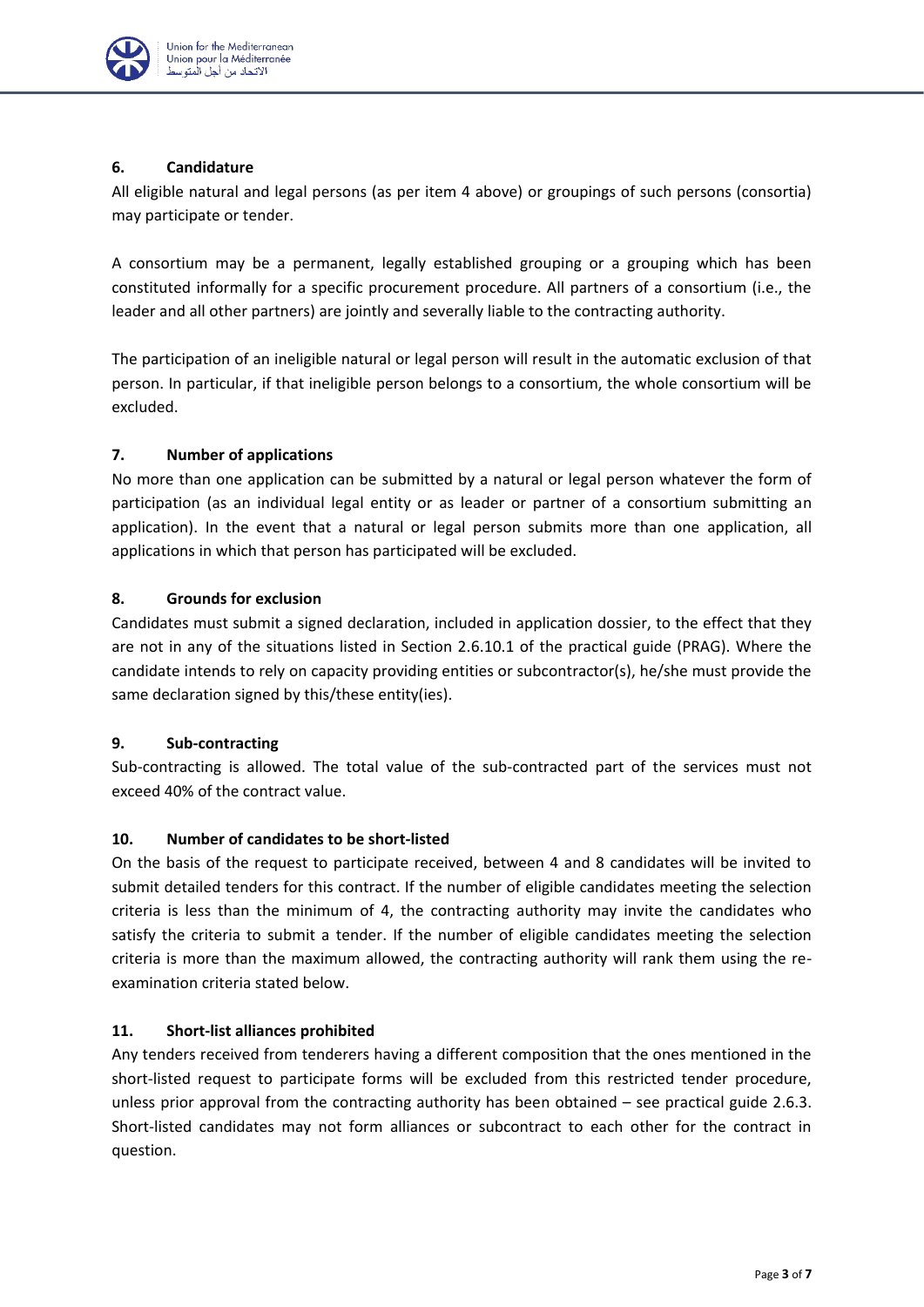

#### **12. Provisional date of invitation to tender**

September 2022

#### **13. Period of implementation of tasks**

48 months from the commencement date.

#### **14. Language of the procedure**

All written communications for this application procedure and contract must be in English.

#### **15. Additional information**

Financial data to be provided by the candidate in the application submission must be expressed in EUR.

The framework contract will be implemented through Request for Services / Order Forms, to be issued over the period of validity of the Framework Service Contract. The Request for Services / Order Forms shall be placed and executed in accordance with the specifications given in the Terms of Reference.

#### **SELECTION AND AWARD CRITERIA**

#### **16. Selection criteria**

Capacity-providing entities

An economic operator (i.e., candidate) may, where appropriate and for a particular contract, rely on the capacities of other entities, regardless of the legal nature of the links which it has with them. If the economic operator relies on other entities, it must in that case prove to the contracting authority that it will have at its disposal the resources necessary for the performance of the contract by producing a commitment by those entities to place those resources at its disposal. Such entities, for instance the parent company of the economic operator, must respect the same rules of eligibility and notably that of nationality as the economic operator relying on them and must comply with the selection criteria for which the economic operator relies on them. Furthermore, the data for this third entity for the relevant selection criterion should be included in a separate document. Proof of the capacity will also have to be provided when requested by the contracting authority.

With regard to technical and professional criteria, an economic operator may only rely on the capacities of other entities where the latter will perform the tasks for which these capacities are required.

With regard to economic and financial criteria, the entities upon whose capacity the economic operator relies, become jointly and severally liable for the performance of the contract.

The following selection criteria will be applied to candidates. In the case of application submitted by a consortium, these selection criteria will be applied to the consortium as a whole if not specified otherwise. The selection criteria will not be applied to natural persons and single-member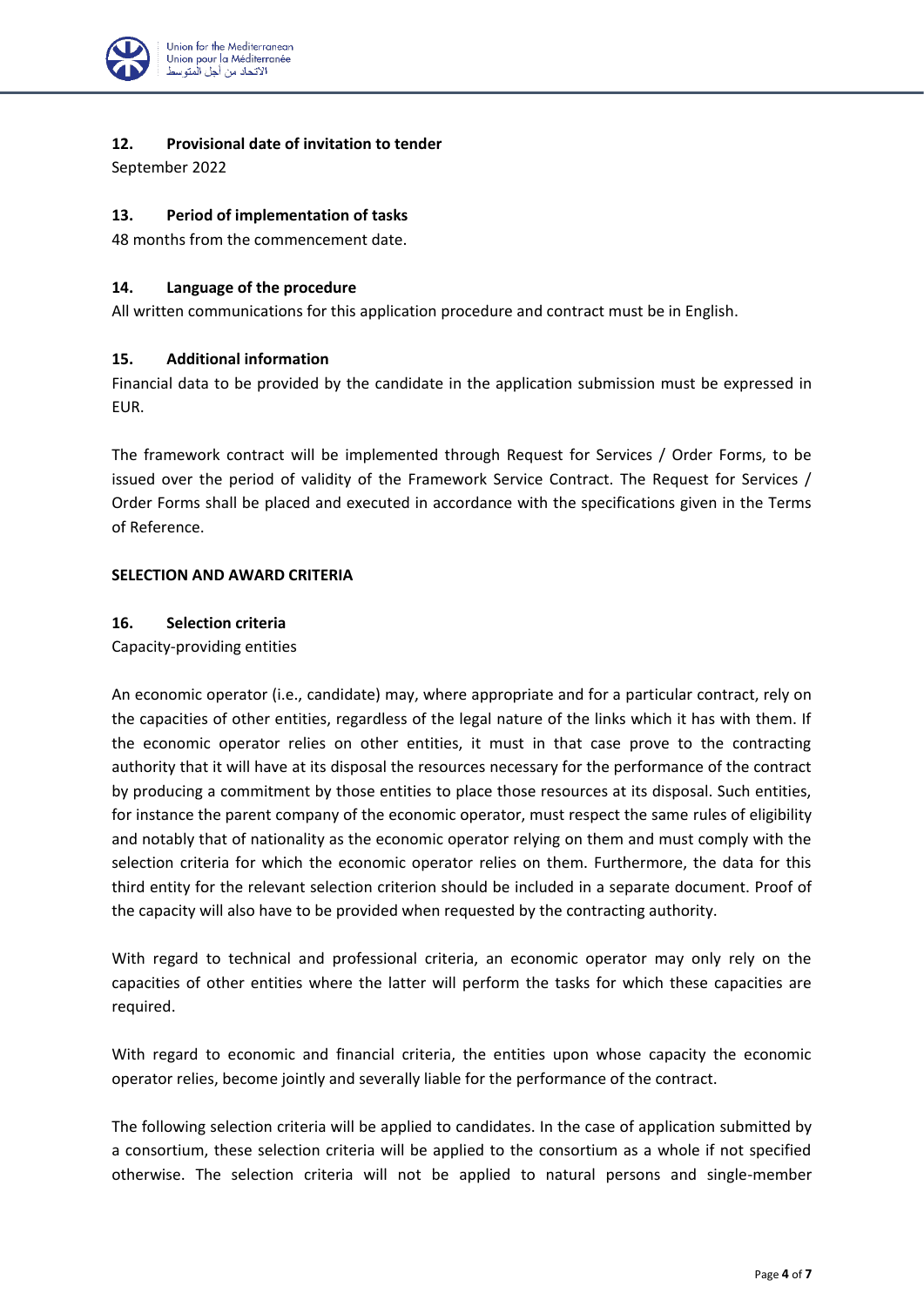

companies when they are sub-contractors.

The candidate shall not use previous experience which caused breach of contract and termination by a contracting authority as a reference for selection criteria.

- 1) **Economic and financial capacity** (based on item 3.A of the application form). In case of candidate being a public body, equivalent information should be provided. The reference period which will be taken into account will be the last three years for which accounts have been closed.
	- the average annual turnover of the candidate<sup>5</sup> must exceed 500,000.00€.

2) **Professional capacity** (based on item 3.B of the application form). The reference period which will be taken into account will be the last three years preceding the submission deadline.

a) at least 5 staff currently work for the applicant in fields related to the proposed contract.

b) Shall be an accredited IATA travel,

c) Shall be a certified user of any of the following global distribution systems: Galileo, Amadeus, Sabre, Gabriel or equivalent, and

d) Shall have a certificate from the relevant local authority for the field of travel management services (i.e., relevant authorization(s) from the official authorities of the country where it is established). These documents should give the necessary guarantee that the provider complies with the rules and that no litigation is ongoing. These authorisations have to remain valid for the complete duration of the contract.

3) **Technical capacity** (based on items 3.C of the application form). The reference period which will be taken into account will be the last three years from submission deadline.

- The candidate has successfully provided services under at least 5 related successfully completed references in similar projects,

Capacity-providing entities

This means that the contract the candidate refers to could have been started at any time during the indicated period but it does not necessarily have to be completed during that period, nor implemented during the entire period. Candidates are allowed to refer either to projects completed within the reference period (although started earlier) or to projects not yet completed. Only the portion satisfactorily completed during the reference period will be taken into consideration. This portion will have to be supported by documentary evidence (statement or certificate from the entity which awarded the contract, proof of payment) also detailing its value. If a candidate has implemented the project in a consortium, the percentage that the candidate has successfully completed must be clear from the documentary evidence, together with a description of the nature of the services provided/supplies delivered if the selection criteria relating to the pertinence of the experience have been used.

If more than 8 eligible candidates meet the above selection criteria, the relative strengths and

<sup>&</sup>lt;sup>5</sup> In the case of applications submitted by a consortium, these selection criteria will be applied to the consortium as a whole.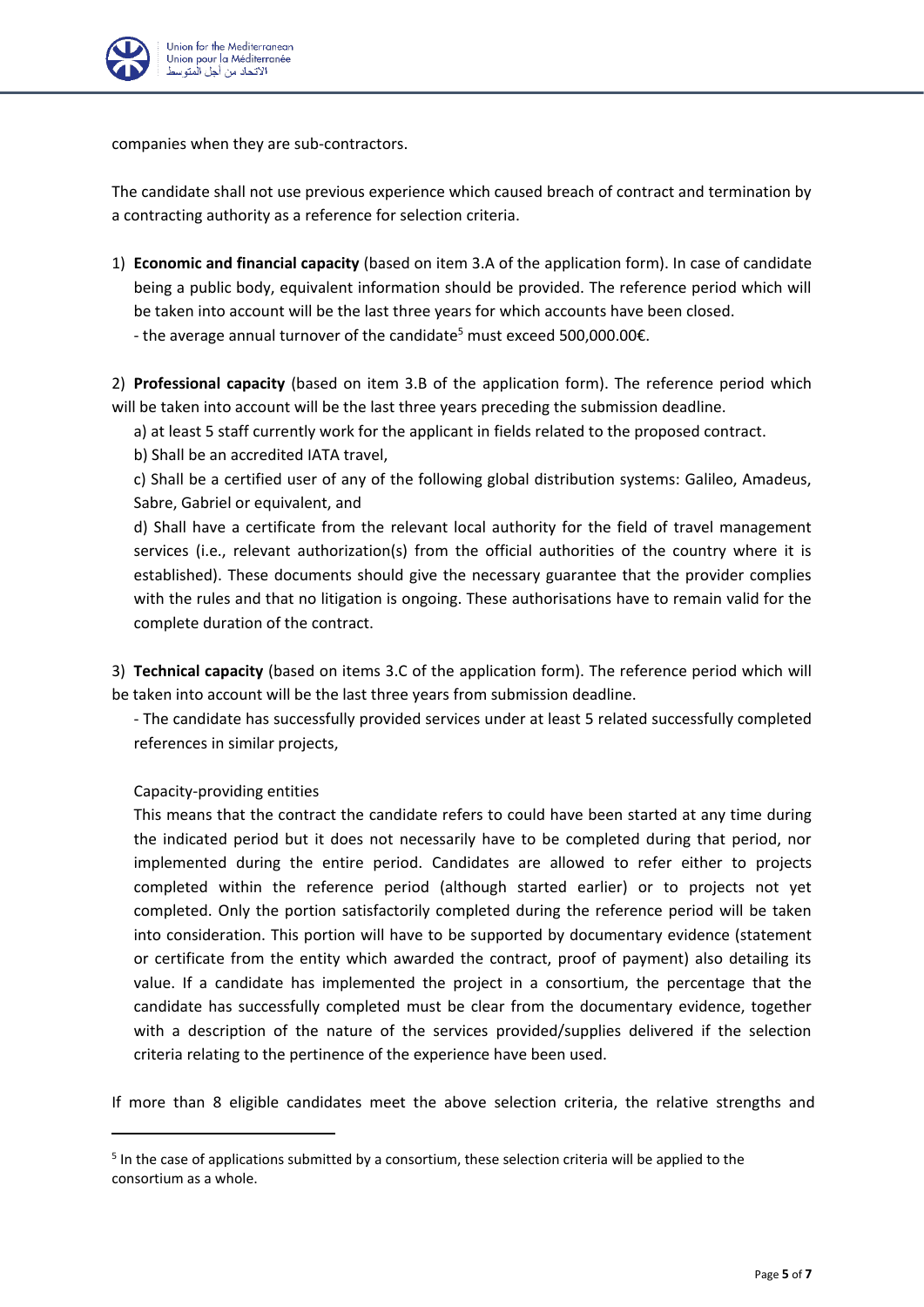

weaknesses of the request to participate of these candidates must be re-examined in order to rank them and identify the 8 best requests to participate for the tender procedure. The only additional comparative criteria that which will be taken into consideration during this re-examination, in the order in which they appear below, is:

• the average of the 3 highest economic value of references.

# **17. Award criteria**

Best price-quality ratio.

# **PARTICIPATION**

# **18. Application format and details to be provided**

Applications must be submitted using the application forms, the format and instructions of which must be strictly observed. The application dossier is available from the following Internet address [https://ufmsecretariat.org/work-with-us/procurement.](https://ufmsecretariat.org/work-with-us/procurement/)

The application must be accompanied by a declaration on honour on exclusion and selection criteria using the template available in the application dossier.

#### **19. How applications may be submitted**

Applications must be submitted exclusively via electronic submission to the following address: [procurement@ufmsecretariat.org](mailto:procurement@ufmsecretariat.org)

Applications submitted by any other means will not be considered.

#### **20. Deadline for submission of applications**

The time-limit for receipt of applications is at **13:00 hours, Barcelona local time, on the 11 th of July 2022.**

An application received after the time-limit for receipt of applications will be rejected.

Candidates must ensure that their submitted applications contain all the information and documents required by the contracting authority at the time of submission as set out in the procurement documents.

#### **21. Clarifications on the contract notice**

Any request for clarifications must be made in writing at the following email address [procurement@ufmsecretariat.org.](mailto:procurement@ufmsecretariat.org) This concerns request for clarifications about the contract notice and also request for clarifications about the content of the application dossier. Clarifications can be requested at the latest 21 days before the deadline for submission of applications.

Clarifications will be published on UfM website at the latest 11 days before the deadline for the submission of applications. The website will be updated regularly, and it is the candidates responsibility to check for updates and modifications during the submission period.